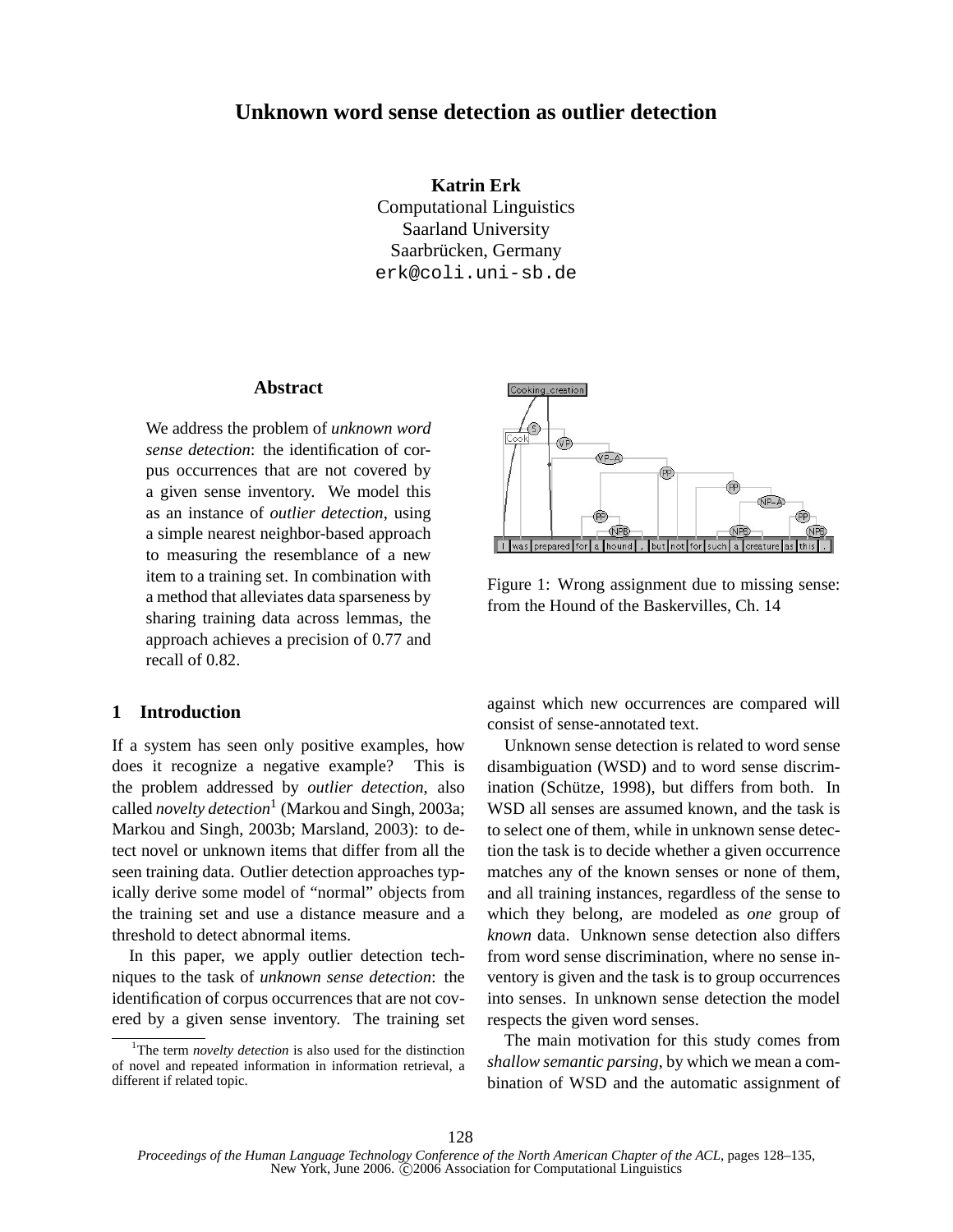semantic roles to free text. In cases where a sense is missing from the inventory, WSD will wrongly assign one of the existing senses. Figure 1 shows an example, a sentence from the *Hound of the Baskervilles*, analyzed by the SHALMANESER (Erk and Pado, 2006) shallow semantic parser. The analysis is based on FrameNet (Baker et al., 1998), a resource that lists senses and semantic roles for English expressions. FrameNet is lacking a sense of "expectation" or "being mentally prepared" for the verb *prepare*, so *prepared* has been assigned the sense COOKING\_CREATION, a possible but improbable analysis<sup>2</sup>. Such erroneous labels can be fatal when further processing builds on the results of shallow semantic parsing, e.g. for drawing inferences. Unknown sense detection can prevent such mistakes.

All sense inventories face the problem of missing senses, either because of their small overall size (as is the case for some non-English WordNets) or when they encounter domain-specific senses. Our study will be evaluated on FrameNet because of our main aim of improving shallow semantic parsing, but the method we propose is applicable to any sense inventory that has annotated data; in particular, it is also applicable to WordNet.

In this paper we model unknown sense detection as outlier detection, using a simple Nearest Neighbor-based method (Tax and Duin, 2000) that compares the local probability density at each test item with that of its nearest training item.

To our knowledge, there exists no other approach to date to the problem of detecting unknown senses. There are, however, approaches to the complementary problem of determining the closest known sense for unknown words (Widdows, 2003; Curran, 2005; Burchardt et al., 2005), which can be viewed as the logical next step after unknown sense detection.

**Plan of the paper.** After a brief sketch of FrameNet in Section 2, we describe the experimental setup used throughout this paper in Section 3. Section 4 tests whether a very simple model suffices for detecting unknown senses: a threshold on confidence scores returned by the SHALMANESER WSD

system. The result is that recall is much too low. Section 5 introduces the NN-based outlier detection approach that we use in section 6 for unknown sense detection, with better results than in the first experiment but still low recall. Section 7 repeats the experiment of section 6 with added training data, making use of the fact that one semantic class in FrameNet typically pertains to several lemmas and achieving a marked improvement in results.

# **2 FrameNet**

Frame Semantics (Fillmore, 1982) models the meanings of a word or expression by reference to *frames* which describe the background and situational knowledge necessary for understanding what the predicate is "about". Each frame provides its specific set of semantic roles.

The Berkeley FrameNet project (Baker et al., 1998) is building a semantic lexicon for English describing the frames and linking them to the words and expressions that can *evoke* them. These can be verbs as well as nouns, adjectives, prepositions, adverbs, and multiword expressions. Frames are linked by IS-A and other relations. Currently, FrameNet contains 609 frames with 8,755 lemmaframe pairs, of which 5,308 are exemplified in annotated sentences from the British National Corpus. The annotation comprises 133,846 sentences.

As FrameNet is a growing resource, many lemmas are still lacking senses, and many senses are still lacking annotation. This is problematic for the use of FrameNet analyses as a basis for inferences over text, as e.g. in Tatu and Moldovan (2005).

For example, the verb *prepare* from Figure 1 is associated with the frames

COOKING CREATION: prepare food

ACTIVITY PREPARE: get ready for an activity ACTIVITY\_READY\_STATE: be ready for an activity WILLINGNESS: be willing

of which only the COOKING CREATION sense has been annotated. The sense in Figure 1 is not covered yet: ACTIVITY\_READY\_STATE would be more appropriate than COOKING CREATION, but still not optimal, since the sentence refers to a mental state rather than the preparation of an activity.

 $2$ Unfortunately, the semantic roles have been mis-assigned by the system. The word *I* should fill the FOOD role, while *for a hound* could be assigned the optional RECEIVER role.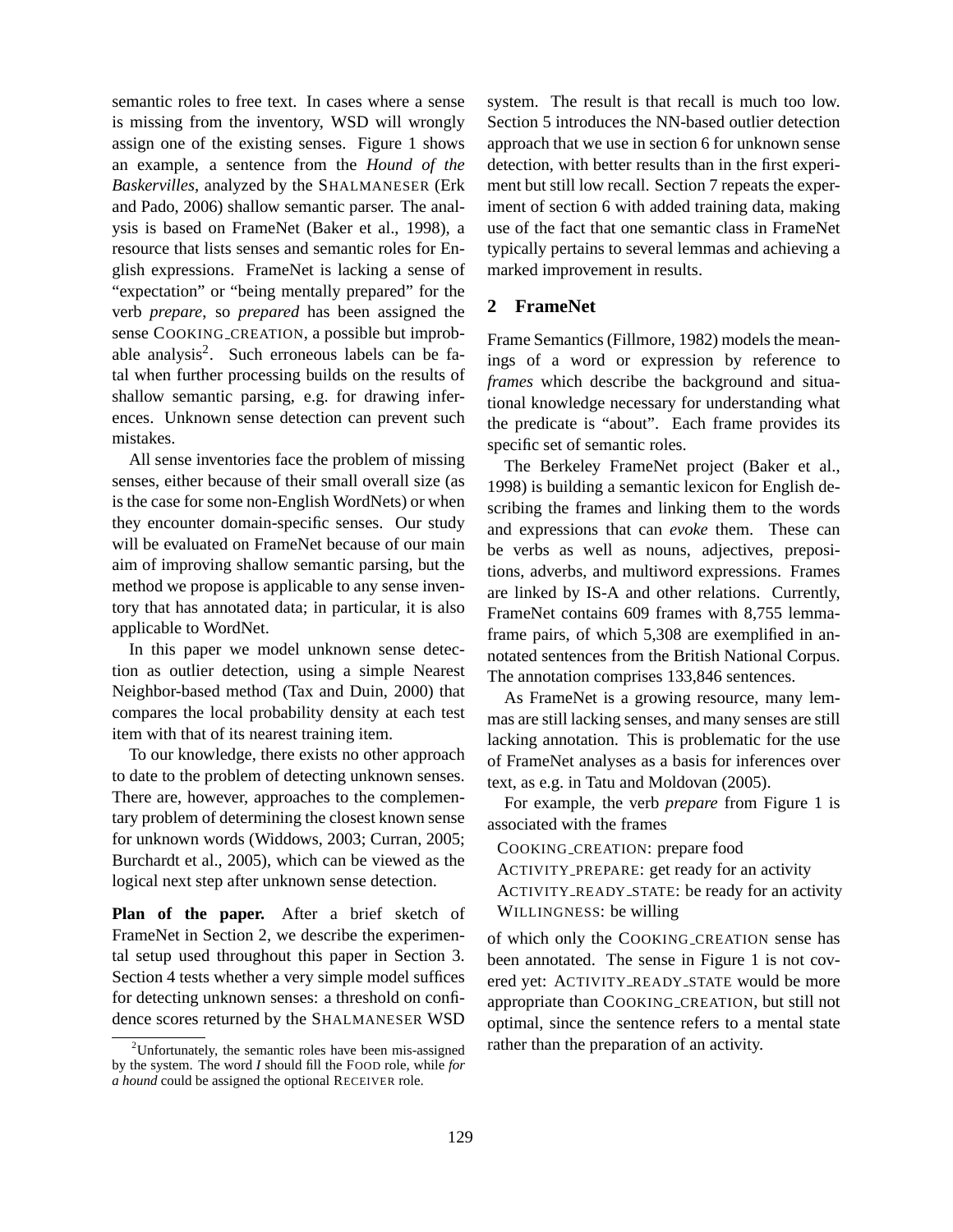#### **3 Experimental setup and data**

**Experimental setup.** To evaluate an unknown sense detection system, we need occurrences that are guaranteed not to belong to any of the seen senses. To that end we use sense-annotated data, in our case the FrameNet annotated sentences, simulating unknown senses by designating one sense of each ambiguous lemma as unknown. All occurrences of that sense are placed in the test set, while occurrences of all other senses are split randomly between training and test set, using 5-fold cross-validation. We repeat the experiment with each of the senses of an ambiguous lemma playing the part of the unknown sense once. Viewing each cross-validation run for each unknown sense as a separate experiment, we then report precision and recall averaged over unknown senses and cross-validation runs. guaranteed not identify the section in the section in the section in the section in the section in the section in the section in the section in the section in the section in the section in the section in the section in th

It may seem questionable that in this experimental setup, the *unknown sense* occurrences of each lemma all belong to the same sense. However, this does not bias the experiment since none of the models we study take advantage of the shape of the test set in any way. Rather, each test item is classified individually, without recourse to the other test items.

**Data.** All experiments in this paper were performed on the FrameNet 1.2 annotated data pertaining to ambiguous lemmas. After removal of instances that were annotated with more than one sense, we obtain 26,496 annotated sentences for the 1,031 ambiguous lemmas. They were parsed with Minipar (Lin, 1993); named entities were computed using Heart of Gold (Callmeier et al., 2004).

# **4 Experiment 1: WSD confidence scores for unknown sense detection**

In this section we test a very simple model of unknown sense detection: Classifiers often return a confidence score along with the assigned label. We will try to detect unknown senses by a threshold on confidence scores, declaring anything below the threshold as unknown. Note that this method can only be applied to lemmas that have more than one sense, since for single-sense lemmas the system will always return the maximum confidence score.

**Data.** While the approach that we follow in this



**(1):** subj, obj, mod (since s and subj corefer, we use only one of them) **(2):** she, hand, outwards **(3):** subj-she, obj-hand, mod-outwards **(4):** mod-obj-subj

Figure 2: Sample Minipar parse and extracted grammatical function features

senses, we need lemmas with at least three senses to evaluate it: One of the senses of each lemma is treated as *unknown*, which for lemmas with three or more senses leaves at least two senses for the training set. This reduces our data set to 125 lemmas with 7,435 annotated sentences.

**Modeling.** We test whether the WSD system built into SHALMANESER (Erk, 2005) can distinguish *known sense* items from *unknown sense* items reliably by its confidence scores. The system extracts a rich feature set, which forms the basis of all three experiments in this paper:

- a bag-of-words context, with a window size of one sentence;
- bi- and trigrams centered on the target word;
- grammatical function information: for each dependent of the target, (1) its function label, (2) its headword, and (3) a combination of both are used as features. (4) The concatenation of all function labels constitutes another feature. For PPs, function labels are extended by the preposition. As an example, Figure 2 shows a BNC sentence and its grammatical function features.
- for verb targets, the target voice.

The feature set is based on Florian et al. (2002) but contains additional syntax-related features. Each word-related feature is represented as four features for word, lemma, part of speech, and named entity.

SHALMANESER trains one Naive Bayes classifier per lemma to be disambiguated. For this experiment,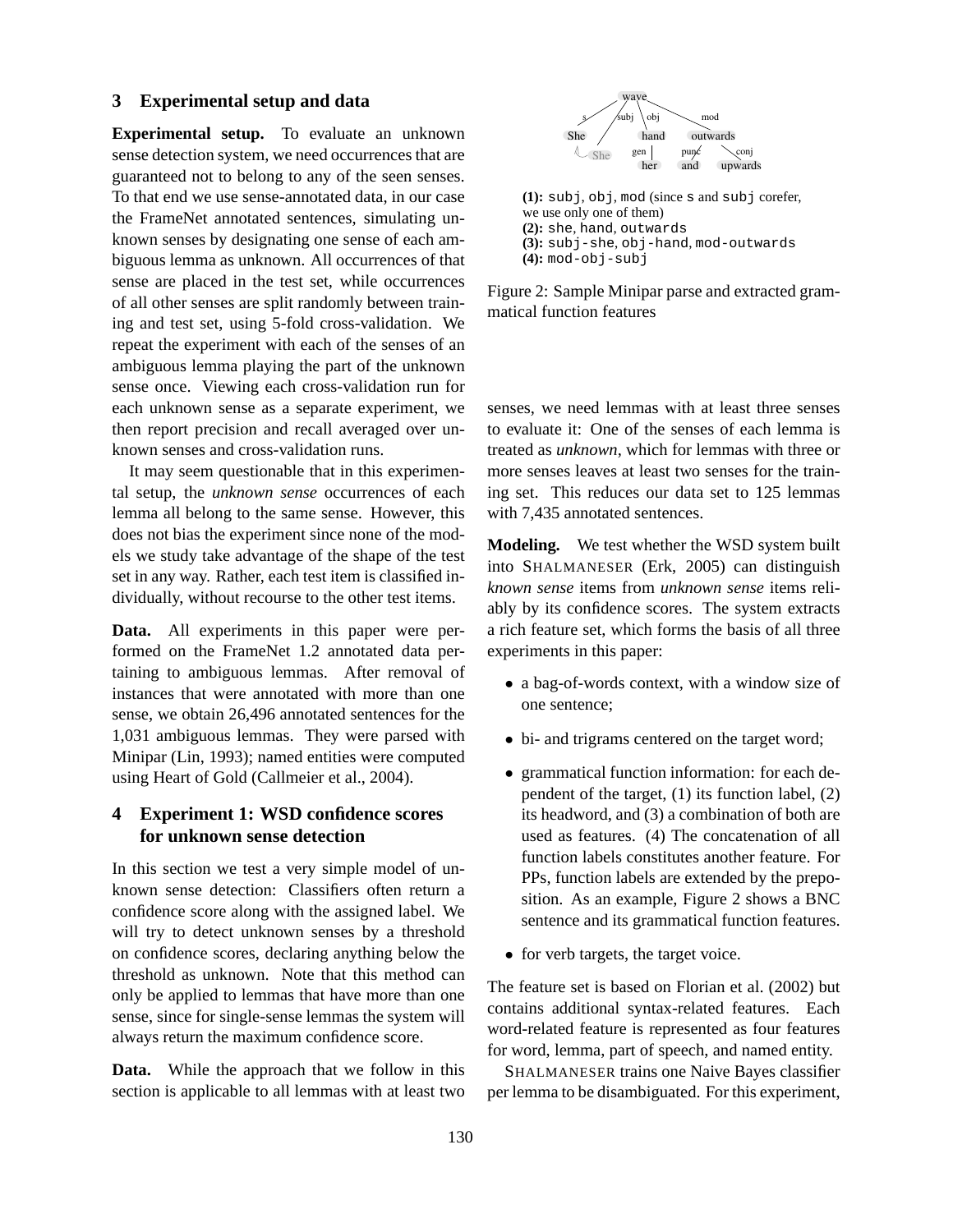|      |        | Precision           | Recall |                   |  |
|------|--------|---------------------|--------|-------------------|--|
| 0.5  | 0.6524 | $(\sigma \, 0.115)$ | 0.0011 | $(\sigma 0.0004)$ |  |
| 0.75 | 0.7855 | $(\sigma 0.0086)$   | 0.0527 | $(\sigma 0.0013)$ |  |
| 0.9  | 0.7855 | $(\sigma 0.0093)$   | 0.1006 | $(\sigma 0.0021)$ |  |
| 0.98 | 0.7847 | $(\sigma 0.0073)$   | 0.1744 | $(\sigma 0.0025)$ |  |

Table 1: Experiment 1: Results for label *unknown sense*, WSD confidence level approach. θ: confidence threshold.  $\sigma$ : std. dev.

t t'  $d_{tt'}$ x  $d_{xt}$ 

Figure 3: Outlier detection by comparing distances between nearest neighbors

all system parameters were set to their default settings. To detect unknown senses building on this WSD system, we use a fixed confidence threshold and label all items below the threshold as *unknown*.

**Results and discussion.** Table 1 shows precision and recall for labeling instances as *unknown* using different confidence thresholds  $\theta$ , averaged over unknown senses and 5-fold cross-validation<sup>3</sup>. We see that while the precision of this method is acceptable at 0.74 to 0.765, recall is extremely low, i.e. almost no items were labeled *unknown*, even at a threshold of 0.98. However, SHALMANESER has very high confidence values overall: Only 14.5% of all instances in this study had a confidence value of 0.98 or below (7,697 of 53,206).

We conclude that with the given WSD system and (rather standard) features, this simple method cannot detect items with an unknown sense reliably. This may be due to the indiscriminately high confidence scores; or it could indicate that classifiers, which are geared at *distinguishing* between known classes rather than *detecting* objects that differ from all seen data, are not optimally suited to the task. However, one further disadvantage of this approach is that, as mentioned above, it can only be applied to lemmas with more than one annotated sense. For FrameNet 1.2, this comprises only 19% of the lemmas.

# **5 A nearest neighbor-based method for outlier detection**

In the previous section we have tested a simple approach to unknown sense detection using WSD confidence scores. Our conclusion was that it was not a viable approach, given its low recall and given that it is only applicable to lemmas with more than one known sense. In this section we introduce an alternative approach, which uses distances to nearest neighbors to detect outliers.

In general, the task of outlier detection is to decide whether a new object belongs to a given training set or not. Typically, outlier detection approaches derive some boundary around the training set, or they derive from the set some model of "normality" to which new objects are compared (Markou and Singh, 2003a; Markou and Singh, 2003b; Marsland, 2003). Applications of outlier detection include fault detection (Hickinbotham and Austin, 2000), hand writing deciphering (Tax and Duin, 1998; Schölkopf et al., 2000), and network intrusion detection (Yeung and Chow, 2002; Dasgupta and Forrest, 1999). One standard approach to outlier detection estimates the probability density of the training set, such that a test object can be classified as an outlier or non-outlier according to its probability of belonging to the set.

Rather than estimating the complete density function, Tax and Duin (2000) approximate local density at the test object by comparing distances between nearest neighbors. Given a test object  $x$ , the approach considers the training object  $t$  nearest to  $x$ and compares the distance  $d_{xt}$  between x and t to the distance  $d_{tt'}$  between t and its own nearest training data neighbor  $t'$ . Then the quotient between the distances is used as an indicator of the (ab-)normality of the test object  $x$ :

$$
p_{NN}(x) = \frac{d_{xt}}{d_{tt'}}
$$

When the distance  $d_{xt}$  is much larger than  $d_{tt}$ , x is considered an outlier. Figure 3 illustrates the idea.

The normality or abnormality of test objects is decided by a fixed threshold  $\theta$  on  $p_{NN}$ . The lowest

 $3$ Note that the minimum confidence score is 0.5 if 2 senses are present in the training set, 0.33 for 3 present senses etc.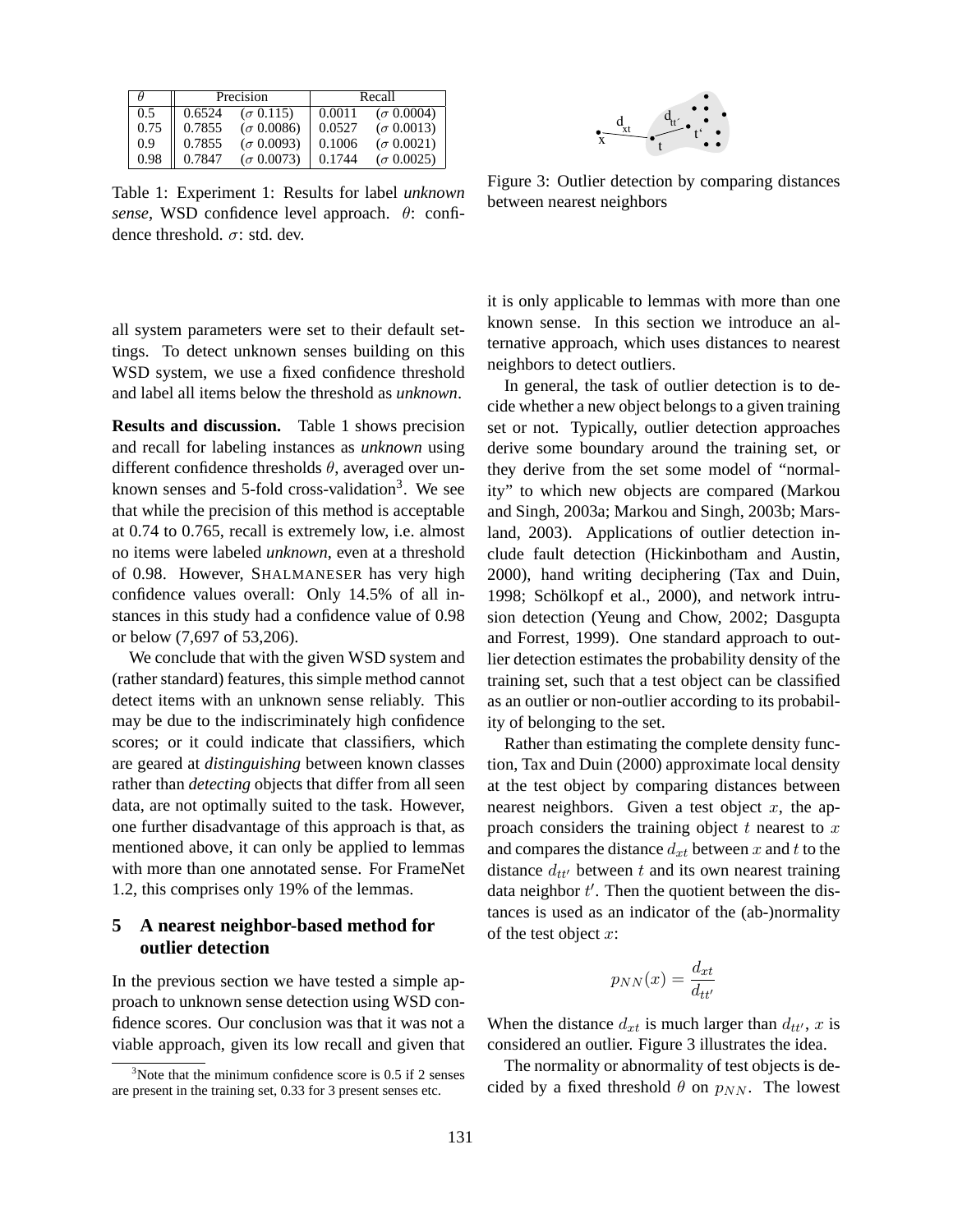threshold that makes sense is 1.0, which rejects any  $x$  that is further apart from its nearest training neighbor  $t$  than  $t$  is from its neighbor. Tax and Duin use Euclidean distance, i.e.

$$
d_{xt} = \sqrt{\sum_{i} (x_i - t_i)^2}
$$

Applied to feature vectors with entries either 0 or 1, this corresponds to the size of the symmetric difference of the two feature sets.

### **6 Experiment 2: NN-based outlier detection**

In this section we use the NN-based outlier detection approach of the previous section for an experiment in unknown sense detection. Experimental setup and data are as described in Section 3.

**Modeling.** We model unknown sense detection as an outlier detection task, using Tax and Duin's outlier detection approach that we have outlined in the previous section. Nearest neighbors (by Euclidean distance) were computed using the ANN tool (Mount and Arya, 2005). We compute one outlier detection model per lemma. With training and test sets constructed as described in Section 3, the average training set comprises 22.5 sentences.

We use the same features as in Section 4, with feature vector entries of 1 for present and 0 for absent features. For a more detailed analysis of the contribution of different feature types, we test on reduced as well as full feature vectors:

- All**:** full feature vectors
- Cx**:** only bag-of-word context features (words, lemmas, POS, NE)
- Syn**:** function labels of dependents

#### Syn-hw**:** Syn plus headwords of dependents

We compare the NN-based model to that of Experiment 1, but not to any simpler baseline. While for WSD it is possible to formulate simple frequency-based methods that can serve as a baseline, this is not so in unknown sense detection because the frequency of unknown senses is, by definition, unknown. Furthermore, the number of annotated sentences per sense in FrameNet depends

| Features       |        | Precision         | Recall |                   |  |
|----------------|--------|-------------------|--------|-------------------|--|
| A <sub>1</sub> | 0.7072 | $(\sigma 0.0088)$ | 0.2683 | $(\sigma 0.0043)$ |  |
| Cx             | 0.7016 | $(\sigma 0.0041)$ | 0.3511 | $(\sigma 0.0035)$ |  |
| Syn            | 0.8333 | $(\sigma 0.0085)$ | 0.2099 | $(\sigma 0.0042)$ |  |
| Syn-hw         | 0.7784 | $(\sigma 0.0029)$ | 0.2368 | $(\sigma 0.0022)$ |  |

Table 2: Experiment 2: Results for label *unknown sense*, NN-based outlier detection,  $\theta = 1.0$ .  $\sigma$ : standard deviation

|          | Precision |      |           | Recall |      |           |
|----------|-----------|------|-----------|--------|------|-----------|
| Features | all       | >10  | $\geq 20$ | all    | >10  | $\geq 20$ |
| All      | 0.71      | 0.70 | 0.67      | 0.27   | 0.35 | 0.45      |
| Cx       | 0.70      | 0.70 | 0.67      | 0.35   | 0.47 | 0.58      |
| Syn      | 0.83      | 0.81 | 0.77      | 0.21   | 0.22 | 0.21      |
| Syn-hw   | 0.78      | 0.76 | 0.73      | 0.24   | 0.28 | 0.31      |

Table 3: Experiment 2: Results by training set size,  $\theta = 1.0$ 

on the number of subcategorization frames of the lemma rather than the frequency of the sense, which makes frequency calculations meaningless.

**Results.** Table 2 shows precision and recall for labeling instances as *unknown* using a distance quotient threshold of  $\theta$ =1.0, averaged over unknown senses and over 5-fold cross-validation. We see that recall is markedly higher than in Experiment 1, especially for the two conditions that include context words, All and Cx. The syntax-based conditions Syn and Syn-hw show a higher precision, with a less pronounced increase in recall.

Raising the distance quotient threshold results in little change in precision, but a large drop in recall. For example, All vectors with a threshold of  $\theta =$ 1.1 achieve a recall of 0.14 in comparison to 0.27 for  $\theta = 1.0$ .

Training set size is an important factor in system results. Table 3 lists precision and recall for all training sets, for training sets of size  $\geq$  10, and for training sets of size  $\geq 20$ . Especially in conditions All and Cx, recall rises steeply when we only consider cases with larger training sets. However note that precision does not rise with larger training sets, rather it shows a slight decline.

Another important factor is the number of senses that a lemma has, as the upper part of Table 7 shows. For lemmas with a higher number of senses, preci-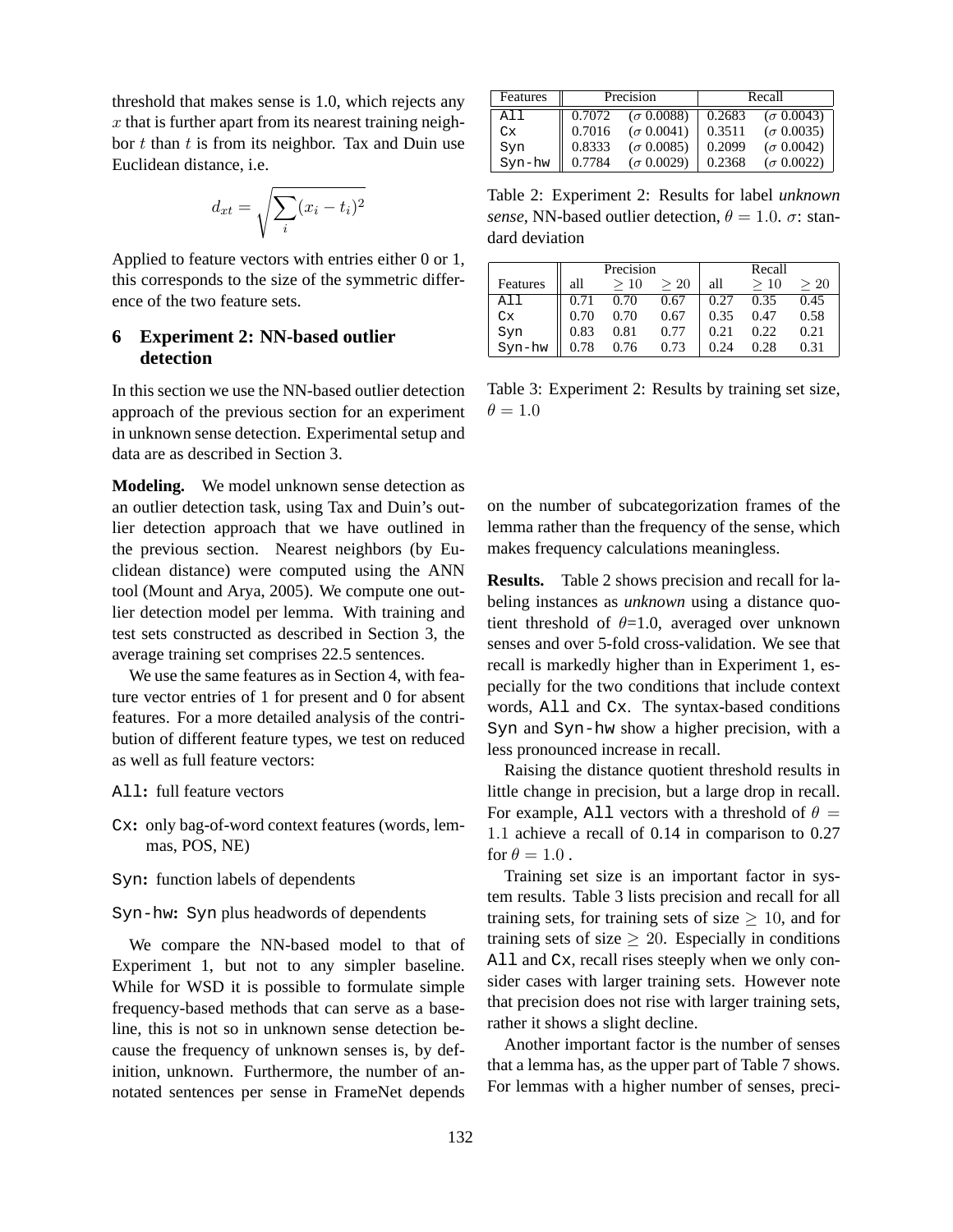

Figure 4: "Acceptance radius" of an outlier within the training set (left) and a more "normal" training set object (right)

sion is much lower, while recall is much higher.

**Discussion.** While results in this experiment are better than in Experiment  $1 -$  in particular recall has risen by 19 points for  $Cx -$ , system performance is still not high enough to be usable in practice.

The uniformity of the training set has a large influence on performance, as Table 7 shows. The more senses a lemma has, the harder it seems to be for the model to identify *known sense* occurrences. Precision for the assignment of the *unknown* label drops, while recall rises. We see a tradeoff between precision and recall, in this table as well as in Table 3. There, we see that many more *unknown* test objects are identified when training sets are larger, but a larger training set does not translate into universally higher results.

One possible explanation for this lies in a property of Tax and Duin's approach. If a training item  $t$ is situated at distance  $d$  from its nearest neighbor in the training set, then any test item within a radius of d around t will be considered *known*. Thus we could term  $d$  the "acceptance radius" of  $t$ . Now if  $t$  is an outlier *within* the training set, then d will be large, as illustrated in Figure 4. The sparser the training set is, the more training outliers we are likely to find, with large acceptance radii that assign a label of *known* even to more distanced test items. Thus a sparse training set could lead to lower recall of *unknown sense* assignment and at the same time higher precision, as the items labeled *unknown* would be the ones at great distance from any items on the training set – conforming to the pattern in Tables 3 and 7.

# **7 Experiment 3: NN-based outlier detection with added training data**

While the NN-based outlier detection model we used in the previous experiment showed better re-

| <b>Target lemma:</b> put                            |  |  |  |  |
|-----------------------------------------------------|--|--|--|--|
| Senses: ENCODING, PLACING                           |  |  |  |  |
| <b>Sense currently treated as unknown: PLACING</b>  |  |  |  |  |
| Extend training set by: all annotated sentences for |  |  |  |  |
| lemmas other than <i>put</i> in the sense ENCODING: |  |  |  |  |
| couch.v, expression.n, formulate.v, formulation.n,  |  |  |  |  |
| frame.v, phrase.v, word.v, wording.n                |  |  |  |  |

Table 4: Extending training sets: an example

| Features |        | Precision         | Recall |                      |  |
|----------|--------|-------------------|--------|----------------------|--|
| All      | 0.7709 | $(\sigma 0.001)$  | 0.7243 | $(\sigma 0.0018)$    |  |
| Cx       | 0.7727 | $(\sigma 0.0027)$ | 0.8172 | $(\sigma \, 0.0035)$ |  |
| Syn      | 0.8571 | $(\sigma 0.0045)$ | 0.1694 | $(\sigma 0.0012)$    |  |
| Syn-hw   | 0.8025 | $(\sigma 0.0041)$ | 0.3383 | $(\sigma 0.0025)$    |  |
| Syn      | 0.8587 | $(\sigma 0.0081)$ | 0.1748 | $(\sigma 0.0015)$    |  |
| Syn-hw   | 0.8055 | $(\sigma 0.0056)$ | 0.3516 | $(\sigma 0.0015)$    |  |

Table 5: Experiment 3: Results for label *unknown sense*, NN-based outlier detection,  $\theta = 1.0$ .  $\sigma$ : standard deviation

sults than the WSD confidence model, its recall is still low. We have suggested that data sparseness may be responsible for the low performance. Consequently, we repeat the experiment of the previous section with more, but less specific, training data.

Like WordNet synsets, FrameNet frames are semantic classes that typically comprise several lemmas or expressions. So, assuming that words with similar meaning occur in similar contexts, the context features for lemmas in the same frame should be similar. Following this idea, we supplement the training data for a lemma by all the *other* annotated data for the senses that are present in the training set, where by "other data" we mean data with other target lemmas. Table 4 shows an example<sup>4</sup>.

**Modeling.** Again, we use Tax and Duin's outlier detection approach for unknown sense detection. The experimental design and evaluation are the same as in Experiment 2, the only difference being the training set extension. Training set extension raises the average training set size from 22.5 to 374.

**Results.** Table 5 shows precision and recall for labeling instances as *unknown*, with a distance quotient threshold of 1.0, averaged over unknown senses

<sup>&</sup>lt;sup>4</sup>Conditions Syn and Syn-hw were also tested using only other target lemmas with the same part of speech. Results were virtually unchanged.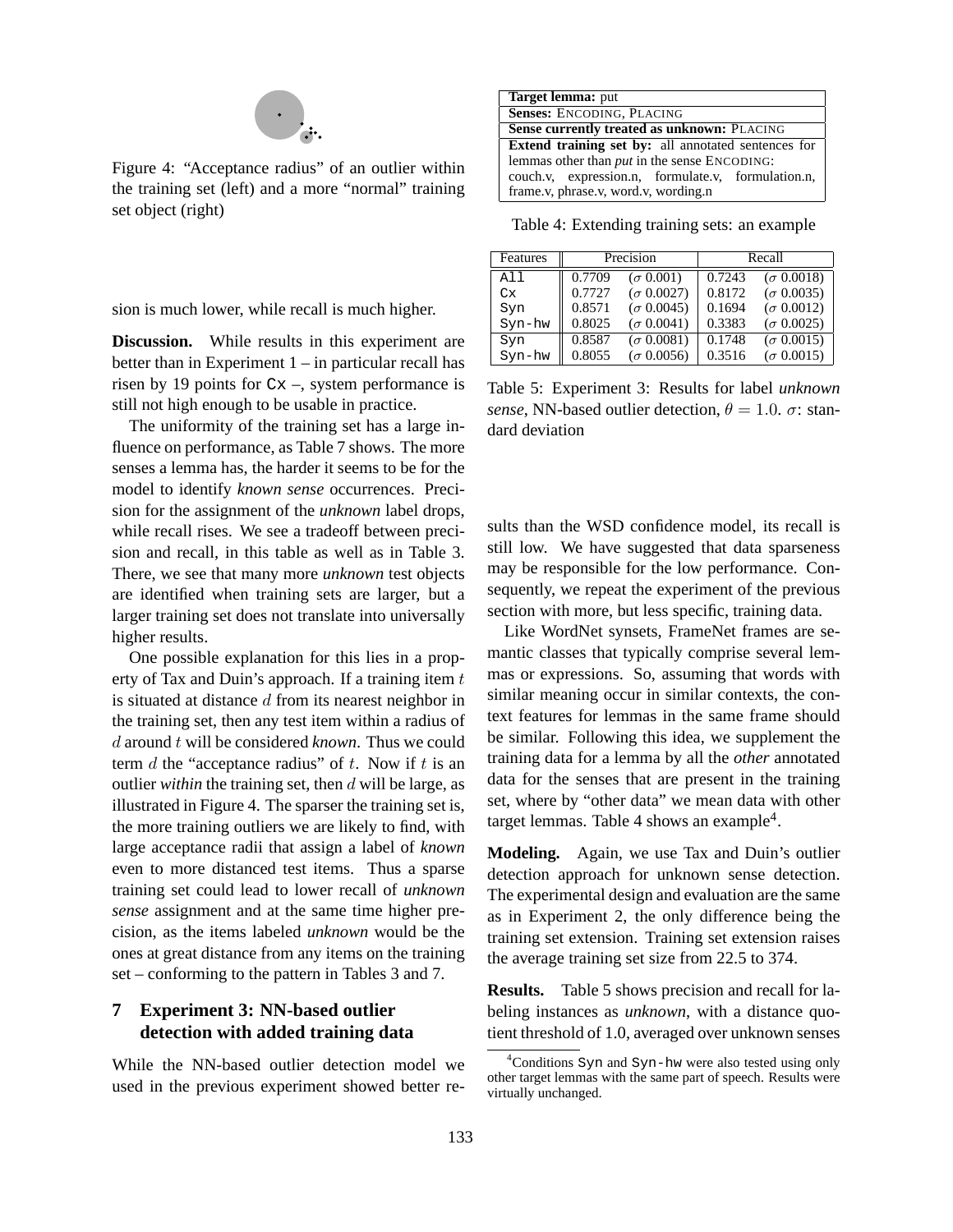|          | Precision |      |       | Recall |      |       |
|----------|-----------|------|-------|--------|------|-------|
| Features | all       | >50  | > 200 | all    | 50   | > 200 |
| All      | 0.77      | 0.77 | 0.73  | 0.72   | 0.80 | 0.87  |
| Cx       | 0.77      | 0.77 | 0.73  | 0.82   | 0.89 | 0.94  |
| Syn      | 0.86      | 0.85 | 0.82  | 0.17   | 0.16 | 0.13  |
| Syn-hw   | 0.80      | 0.79 | 0.76  | 0.38   | 0.36 | 0.38  |
| Syn      | 0.86      | 0.85 | 0.82  | 0.17   | 0.17 | 0.14  |
| Syn-hw   | 0.81      | 0.80 | 0.76  | 0.35   | 0.37 | 0.38  |

Table 6: Experiment 3: Results by training set size,  $\theta = 1.0$ 

|        |       | Number of senses |      |      |      |  |
|--------|-------|------------------|------|------|------|--|
|        |       |                  |      |      |      |  |
| Exp. 2 | Prec. | 0.78             | 0.68 | 0.59 | 0.55 |  |
|        | Rec.  | 0.21             | 0.38 | 0.47 | 0.59 |  |
| Exp.3  | Prec. | 0.83             | 0.71 | 0.63 | 0.56 |  |
|        | Rec.  | 0.68             | 0.81 | 0.89 | 0.88 |  |

Table 7: Experiments 2 and 3: Results by the number of senses of a lemma, condition All,  $\theta = 1.0$ 

and 5-fold cross-validation. In comparison to Experiment 2, precision has risen slightly, and for conditions All, Cx and Syn-hw, recall has risen steeply; the maximum recall is achieved by Cx at 0.82.

As before, increasing the distance quotient threshold leads to little change in precision but a sharp drop in recall. For All vectors, recall is 0.72 for threshold 1.0, 0.56 for  $\theta = 1.1$ , and 0.41 for  $\theta = 1.2$ .

Table 6 shows system performance by training set size. As the average training set in this experiment is much larger than in Experiment 2, we are now inspecting sets of minimum size 50 and 200 rather than 10 and 20. We find the same effect as in Experiment 2, with noticeably higher recall for lemmas with larger training sets, but slightly lower precision.

Table 7 breaks down system performance by the degree of ambiguity of a lemma. Here, too, we see the same effect as in Experiment 2: the more senses a lemma has, the lower the precision and the higher the recall of *unknown* label assignment.

**Discussion.** In comparison to Experiment 2, Experiment 3 shows a dramatic increase in recall, and even some increase in precision. Precision and recall for conditions All and Cx are good enough for the system to be usable in practice.

Of the four conditions, the three that involve context words, All, Cx and Syn-hw, show considerably higher recall than Syn. Furthermore, the two conditions that do not involve syntactic features, All and Cx, have markedly higher results than Syn-hw. This could mean that syntactic features are not as helpful as context features in detecting unknown senses; however in Experiment 2 the performance difference between Syn and the other conditions was not by far as large as in this experiment. It could also mean that frames are not as uniform in their syntactic structure as they are in their context words. This seems plausible as FrameNet frames are constructed mostly on semantic grounds, without recourse to similarity in syntactic structure.

Table 6 points to a sparse data problem, even with training sets extended by additional items. It also shows that the more a test condition relies on context word information, the more it profits from additional data. So it may be worthwhile to explore methods for a further alleviation of data sparseness, e.g. by generalizing over context words.

Table 7 underscores the large influence of training set uniformity: the more senses a lemma has, the more likely the model is to classify a test instance as *unknown*. This is the case even for extended training sets. One possible way of addressing this problem would be to take into account more than a single nearest neighbor in NN-based outlier detection in order to compute more precise boundaries between known and unknown instances.

### **8 Conclusion and outlook**

We have defined and addressed the problem of *unknown word sense detection*: the identification of corpus occurrences that are not covered by a given sense inventory, using a training set of senseannotated data as a basis. We have modeled this problem as an instance of *outlier detection*, using the simple nearest neighbor-based approach of Tax and Duin to measure the resemblance of a new occurrence to the training data. In combination with a method that alleviates data sparseness by sharing training data across lemmas, the approach achieves good results that make it usable in practice: With items represented as vectors of context words (including lemma, POS and NE), the system achieves 0.77 precision and 0.82 recall in an evaluation on FrameNet 1.2. The training set extension method,